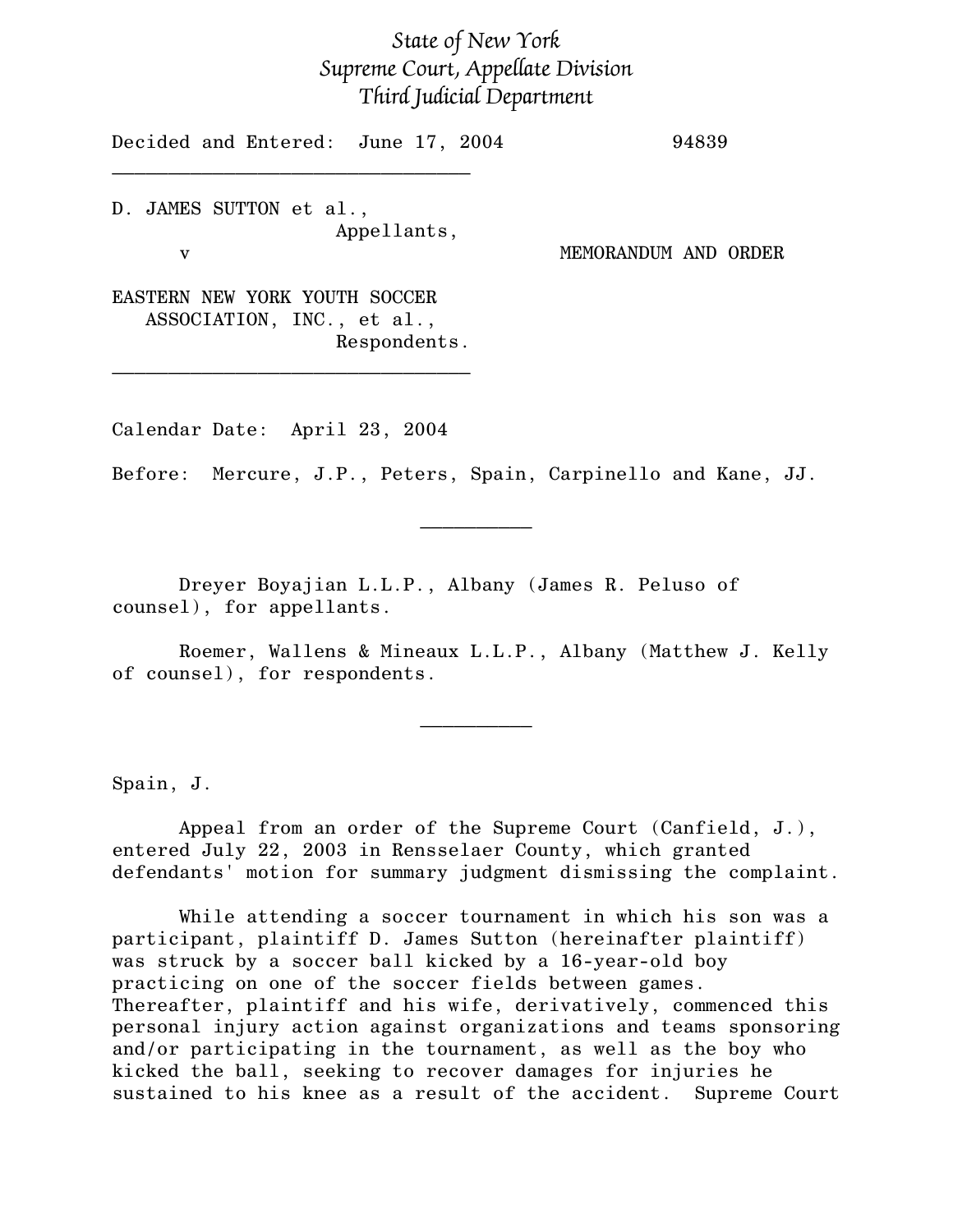-2- 94839

granted summary judgment to all defendants, finding that plaintiff had assumed the risk of being struck by a soccer ball, and dismissed the complaint. On plaintiffs' appeal, we affirm.

According to plaintiff, May 30, 1999 was a sunny, exceedingly hot day and his son, a member of defendant Latham Circle Soccer Club, was participating in a Highland Soccer Club Tournament at Maalyck Park in the Town of Glenville, Schenectady County. Plaintiff attended as a spectator and had just finished watching his son's second game of the day from one of the sidelines when he walked to the end of the field to a tent which had been erected by his son's team some 30 to 40 yards behind the goal line in order to provide shade for the players while they were not engaged on the field. While walking past the field, plaintiff noticed six or seven players from defendant Guilderland Soccer Club on the field "hacking around" and warming up for the next game. Once under the tent, plaintiff was in the process of removing a sandwich from his son's cooler when he was struck in the chest and knocked off his feet by a soccer ball kicked from the field by a Guilderland player, defendant Ian Goss.

The first argument raised on appeal is that plaintiff was not a voluntary spectator of the soccer match at the point in time when he was injured; accordingly, plaintiffs argue, he cannot be found to have assumed the risk of injury (see Hawkes v Catatonk Golf Club, 288 AD2d  $528$ ,  $529-530$   $(2001)$ . In support of this contention, plaintiffs point to the fact that a game was not in progress on the field and that, when injured, he was standing some 30 to 40 yards away from the field of play. We are unpersuaded. The doctrine of assumption of risk can apply not only to participants of sporting events, but to spectators and bystanders who are not actively engaged in watching the event at the time of their injury (see Sutfin v Scheuer, 145 AD2d 946, 947-948 [1988], affd 74 NY2d 697 [1989]). Indeed, "the spectator at a sporting event, no less than the participant, 'accepts the dangers that inhere in it so far as they are obvious and necessary, just as a fencer accepts the risk of a thrust by his antagonist or a spectator at a ball game the \* \* \* chance of contact with the ball \* \* \*. The timorous may stay at home'" (Akins v Glens Falls City School Dist., 53 NY2d 325, 329 [1981], quoting Murphy v Steeplechases Amusement Co., 250 NY 479, 482-483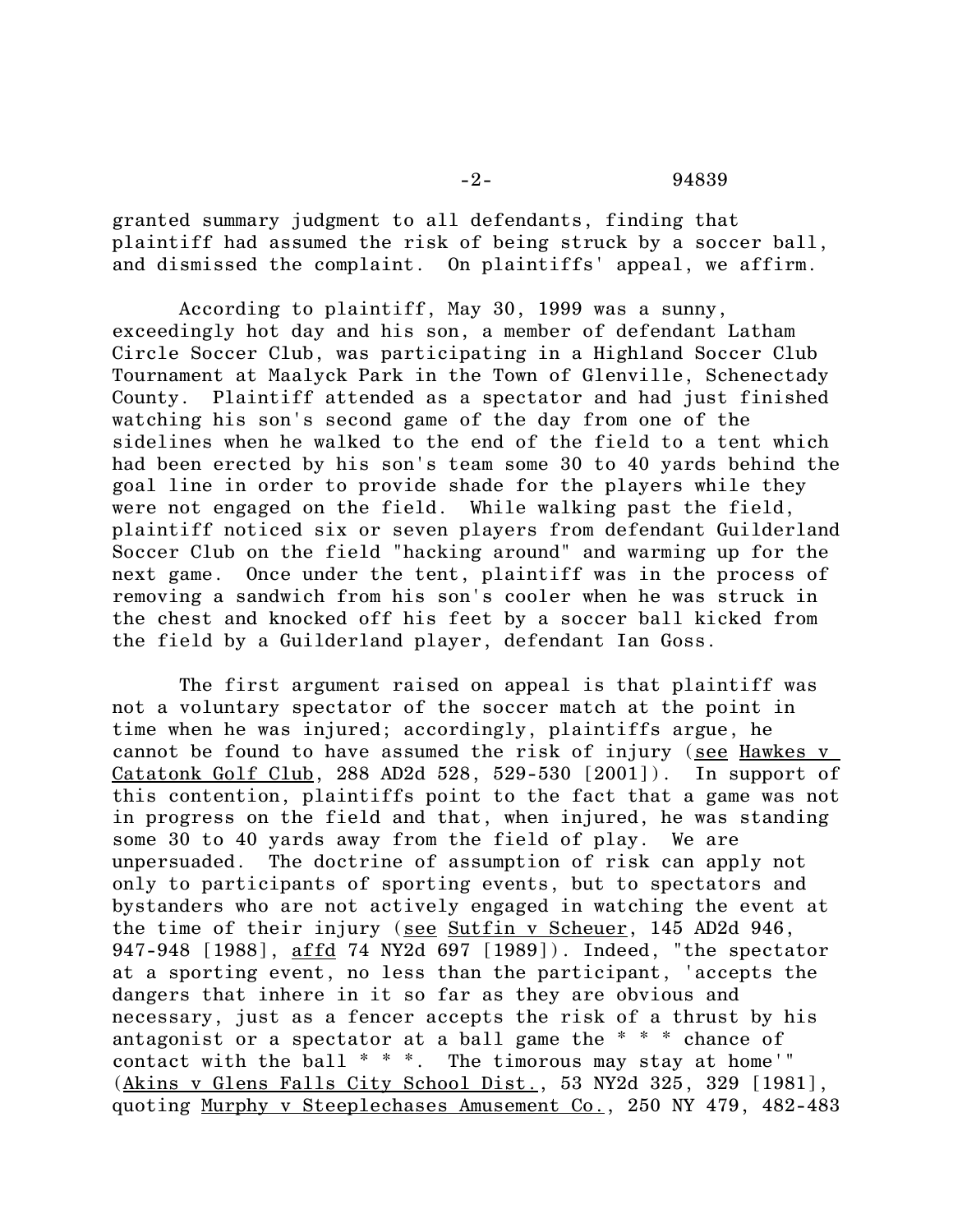[1929] [Cardozo, Ch. J.]). Here, plaintiff admitted that he was at the tournament as a spectator and was aware that players were practicing on the field when he walked past them. Furthermore, although plaintiff's son's team had just finished a game, the tournament involved hundreds of players with teams playing at various times on at least five fields and plaintiff had been at the tournament all morning, surrounded by this activity. Under these circumstances, we find that plaintiff's presence at the tournament rendered him a voluntary spectator to the soccer play in progress throughout the day (cf. Hawkes v Catatonk Golf Club, supra at 530).

Next, plaintiffs contend that the placement of the tent behind the goal line of one of the soccer fields enhanced the risk to spectators at the game, thereby undermining the argument that plaintiff assumed the risk of getting struck by a ball. Plaintiffs rely on evidence in the record that spectators at soccer games should, for their safety, observe the game from the sidelines and that standing behind the goal line increases the chance of being struck by a kicked ball. This Court has not previously had occasion to address directly the duty of care owed to spectators at a soccer match (but see Honohan v Turrone, 297 AD2d 705 [2d Dept 2002]). Existing jurisprudence surrounding the duty owed to spectators at a baseball game, though not controlling given the differences in the games of baseball and soccer, is nonetheless helpful to our analysis.

In Akins v Glens Falls City School Dist. (supra), for the first time, the Court of Appeals defined a circumscribed duty of care owed by the proprietor of a baseball field to its spectators. Taking into consideration the independence of spectators who might want to watch a game from an unprotected vantage point, and recognizing that "even after the exercise of reasonable care, some risk of being struck by a ball will continue to exist"  $(id.$  at 333), the Court held that "the proprietor of a ball park need only provide screening for the area of the field behind home plate where the danger of being struck by a ball is the greatest" (id. at 331). Recently, we followed Akins and held that the municipal owner of a baseball park which has provided adequate space for spectators to view the game from behind the backstop did not owe a duty to install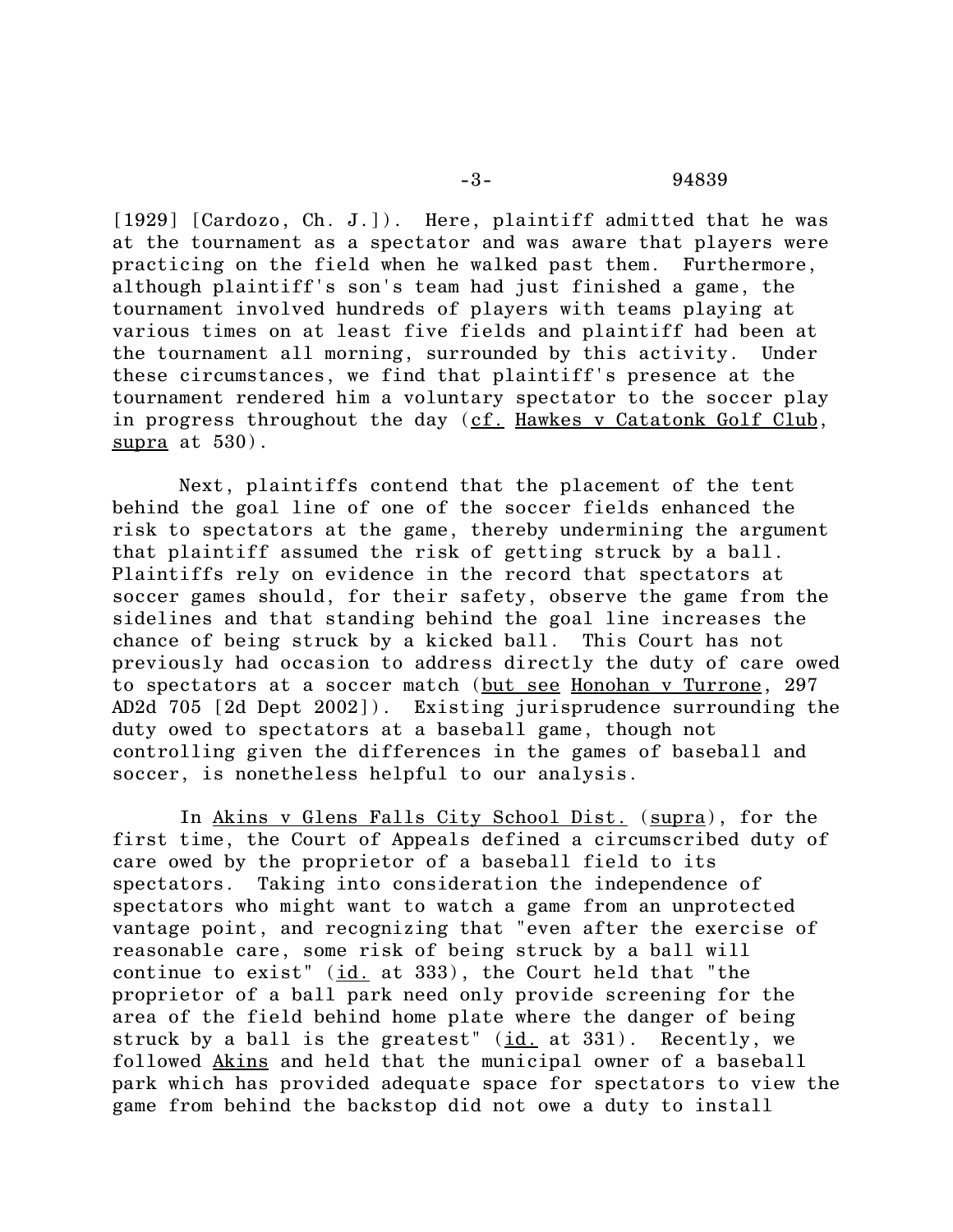-4- 94839

screens or netting above a fence running along the first baseline to protect spectators walking in the area between the fence and bathrooms against the risk of being struck by foul balls (Wade-Keszey v Town of Niskayuna, 4 AD3d 732, 733-735 [2004]). We stated that "[w]e discern nothing in Akins, its progeny or its antecedents to require ballpark owners to install protective screening to shield spectators on their way to bathrooms, concession stands and parking lots" (id. at 734).

Unlike baseball parks, outdoor soccer fields typically have no protective screening or fencing for spectators, presumably because the ball is larger and moves slower, enabling the spectator who observes a ball coming his or her way to avoid being struck. Indeed, plaintiffs do not suggest that, in the exercise of reasonable care, defendants had a duty to provide any protective measures along the sidelines (see Honohan v Turrone, supra at 705). Instead, plaintiffs assert that defendants unreasonably enhanced the risk of injury to plaintiff by essentially inviting him to stand at the end of the field through their placement of the team tent. Although we agree that a factual question has been presented as to whether the risk of being struck by a soccer ball is enhanced when a spectator is standing behind the goal line, we find that question immaterial to the disposition of this action. There is no suggestion that there was not adequate room for the spectators to remain along the sidelines; in fact, plaintiff was seated along the sidelines prior to moving to the tent to get a sandwich (see Wade-Keszey v Town of Niskayuna, supra at 403-404; see also Davidoff v Metropolitan Baseball Club, 61 NY2d 996, 998 [1984]). Accordingly, just as the owner of a baseball park is not responsible for the spectator who leaves his or her seat and walks through a potentially more hazardous zone to reach a bathroom or concession stand, thereby assuming the open and obvious risk of being hit by a ball, defendants here cannot be held responsible for the risk assumed by plaintiff when he, aware that players were active on the field, left the sidelines and stood in the tent positioned in the arguably more dangerous zone behind the goal line (see Wade-Keszey v Town of Niskayuna, supra at 402).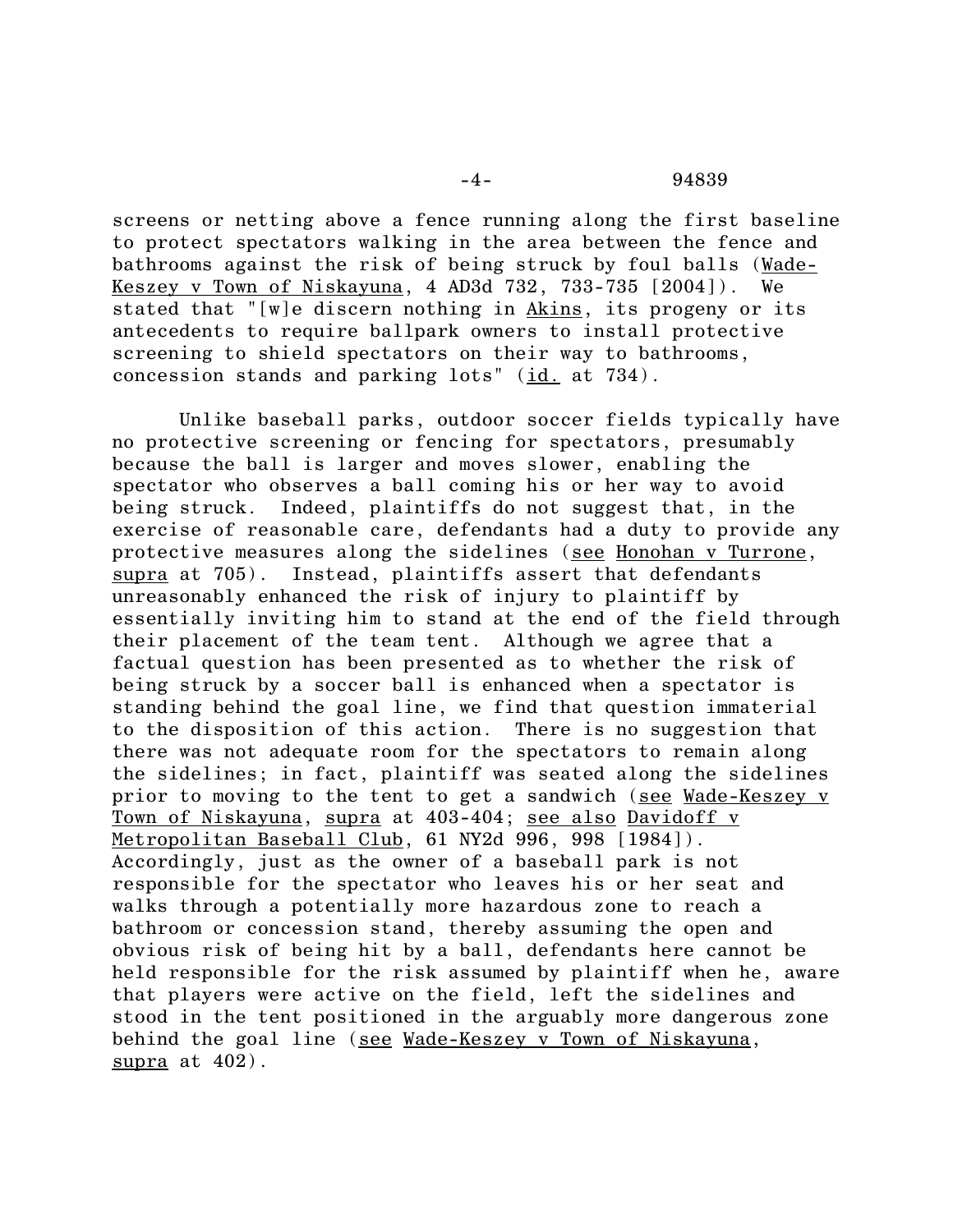We also reject plaintiffs' contention that the risk of being struck while some 40 yards away from a field upon which no formal game was in progress was not open and obvious. In the context of a sporting event, where the risks "are fully comprehended or perfectly obvious" a participant will be deemed to have consented to such risk (Turcotte v Fell, 68 NY2d 432, 439 [1986]; <u>see Sutfin v Scheuer,</u> 145 AD2d 946, 947 [1988], supra). As discussed, plaintiff had been in attendance for hours at a tournament where soccer games were almost continuously in progress and had actual knowledge that players were kicking the ball around on the field when he opted to move to the tent behind the goal line. Further, he was familiar with the game of soccer having admittedly been a frequent spectator of the game for over 14 years (see Sutfin v Scheuer, supra at 947). Under these circumstances, we hold that plaintiff should have appreciated the risk of being hit by an errant soccer ball when he opted to enter the tent in the area behind the goal (see id.; see also Honohan v Turrone, supra at 705).

Finally, while it is true that participants and spectators of sporting events are not deemed to have consented to reckless or intentional acts (see Turcotte v Fell, supra at 439), contrary to plaintiffs' contentions, we find no record evidence that Goss acted recklessly when he misfired the ball in plaintiff's direction, inasmuch as it is questionable whether it is "even arguably negligent" for youngsters participating in sporting events to make an errant throw or kick (Sutfin v Scheuer, supra at 948; see Bierach v Nichols, 248 AD2d 916, 918 [1998]).

We have considered plaintiffs' remaining contentions and find them to be without merit.

Mercure, J.P., Peters, Carpinello and Kane, JJ., concur.